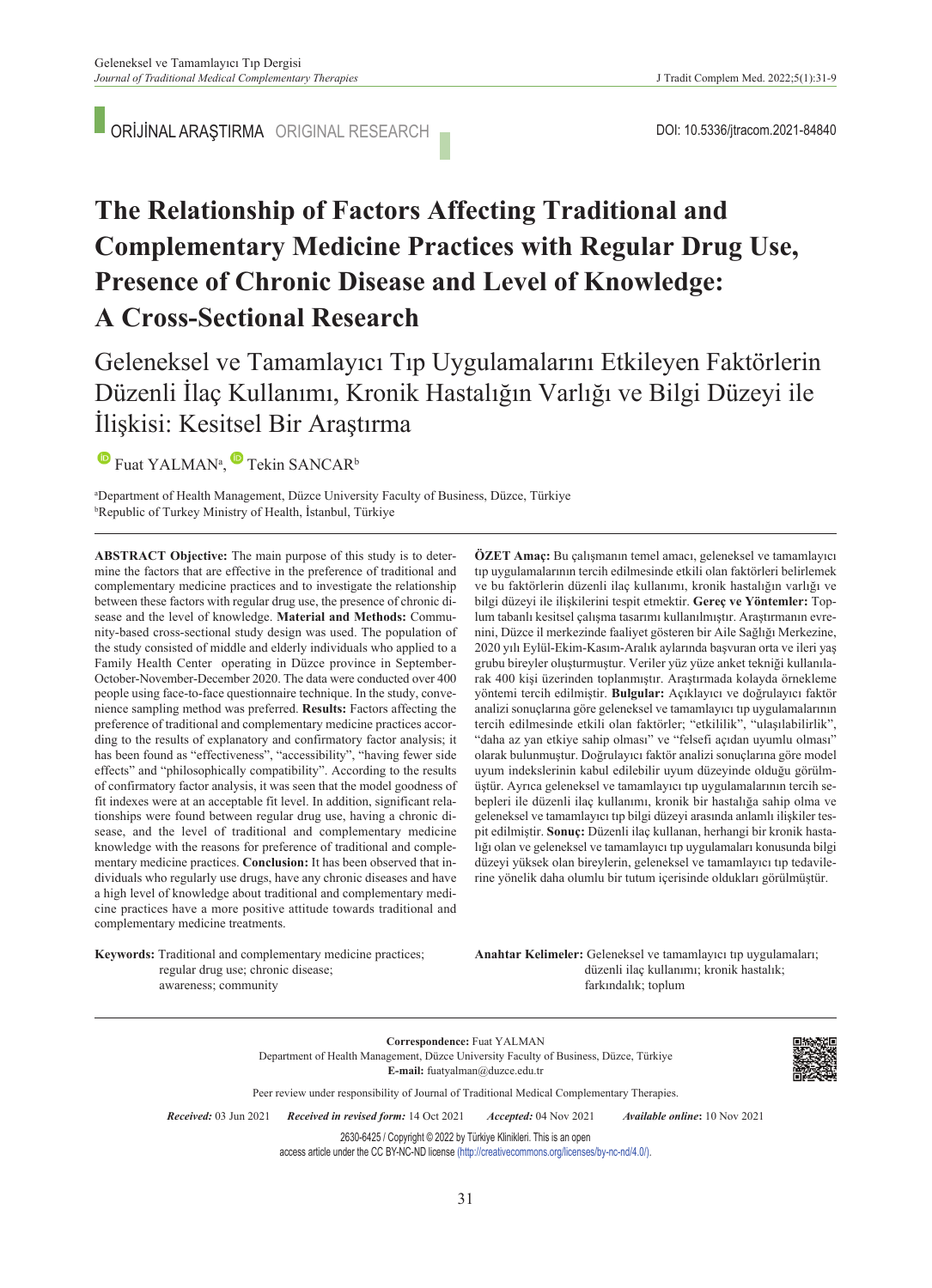Traditional and complementary medicine is an application method that has been on the agenda in previous periods and has gradually gained popularity all over the world. The World Health Organization (WHO) defines traditional medicine as "various health practices, approaches, knowledge and beliefs, including plant, animal, mineral-based therapy, spiritual therapies and exercises, applied only one of those or in combination to protect health, treat, diagnose or prevent diseases".<sup>1</sup>

Traditional and complementary therapies are a health practice with strong historical and cultural roots, globally accepted and applicable. Health practices under the umbrella of traditional and complementary medicine may differ from country to country and from region to region. Traditional and complementary medicine practices are important sources of primary health care for many people. They have been known as a component of accomplishing 'health for all' practice since the Alma-Ata Declaration in 1978. The WHO acknowledges the contribution of traditional and complementary medicine to health, wellness, human-centered health services and universal health insurance. Its aim is to provide traditional medicine in a way that is compatible with the mainstream of health services, in an effective and above all, safely manner.<sup>2</sup>

Dealing with chronic illness often involves major lifestyle changes. It has been observed that many patients in Asia turn to traditional and complementary therapies to treat pain associated with chronic diseases. It has been reported that the rate of traditional and complementary medicine use in patients with chronic diseases in Malaysia is 64%.<sup>3</sup> Similarly, it has been reported that the rate of traditional and complementary medicine use among cancer patients in Thailand is 60%, while the rate of traditional and complementary medicine use among adults with schizophrenia in Cambodia is 77%.<sup>4,5</sup> In a nationally conducted household survey in Hong Kong, it has been shown to be that people who applied to both western and traditional Chinese medicine practices were older people, female patients, individuals with higher socio-economic status, and more likely to have a chronic disease.<sup>6</sup> It has been found that the use of traditional and complementary medicine is higher

and more common in societies with cardiovascular risk factors[.7](#page-8-0) In addition, older Cambodian patients with chronic diseases who show symptoms of anxiety or depression have low quality of life, higher rates of stigmatization related to chronic disease and traditional and complementary medicine use.<sup>8</sup>

Increasing need for care and chronic and malign diseases, which are difficult to follow, physicians' inability to spare enough time for their patients, fear of the undesirable effects of drugs in conventional medicine, have led the public's attention to traditional and complementary medical treatments, and in the coming years it is thought that this orientation will increasingly continue.<sup>9</sup> In international studies, it has been observed that in parallel with the general public, the preferences of both healthcare professionals and physicians for traditional and complementary medicine treatments have increased over the years.<sup>10,11</sup> The main purpose of this study is to determine the factors that are effective in the preference of traditional and complementary medicine practices and to investigate the relationship between these factors with regular drug use, the presence of chronic disease and the level of knowledge.

# **MATERIAL AND METHODS**

## ETHICS AppROvAL

Prior to conducting the study, we obtained informed consent from the participants. This research was carried out upon the approval of the ethics committee of Düzce University Scientific Research and Publication Ethics Committee (Date: 27.08.2020, Decision number: 2020/164). Quantitative research methodology was used because it is suitable for the purpose and the main problem of the research and the analysis of the data set was performed by using IBM SPSS Statistic Base 23 V and AMOS package programs.

#### **PARTICIPANTS**

Data collection was carried out by an communitybased survey in a family health center operating in Düzce province. It is estimated that the total number of people receiving health services from the family health center operating in Düzce province where the study was conducted between September 1, 2020-De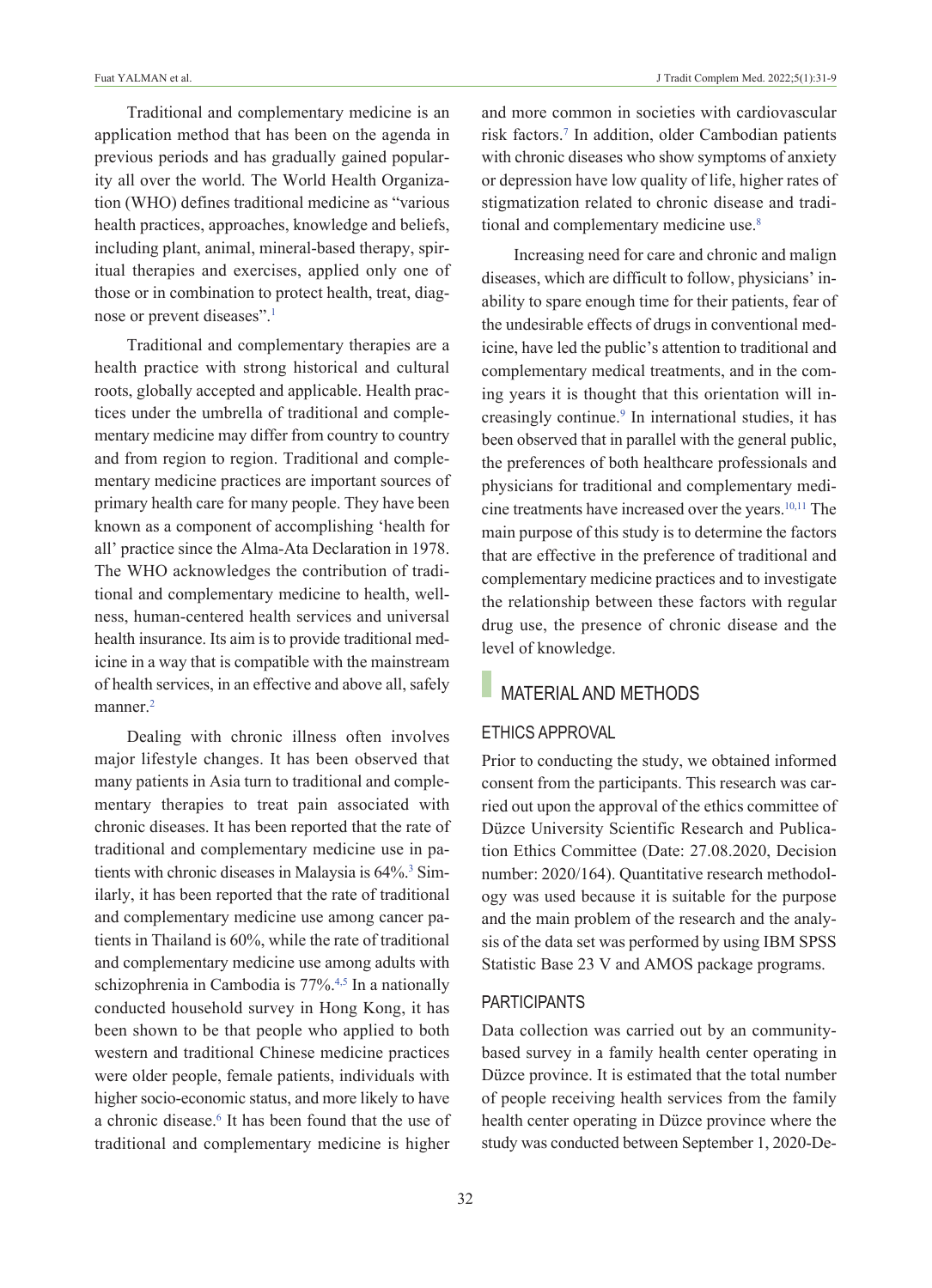cember 31, 2020, is around 2,500. Within the scope of the research, 400 participants, who gave their consent, were informed about the objective, procedures, and confidentiality. The convenience sampling technique was used to select the study participants. Furthermore, this study was conducted in accordance with the principles of the Declaration of Helsinki and informed consent was obtained from the participants before data were collected.

## RESEARCH DESIGN AND pROCEDuRE

The community-based cross-sectional study design was applied at a family health center operating in Düzce province. The study was conducted in only one family health center. The study was designed and conducted by the researcher. The study period was from September 1, 2020 to December 31, 2020. In addition, the participants were told that the participation was voluntary, that they could withdraw from the research at any time and that all information collected would be kept confidential. Face-to-face consent was obtained from all participants before starting the survey.

## MEASuREMENTS Of vARIABLES

We applied the scale form of the "knowledge level questions about traditional and complementary medicine" and "attitude level questions about traditional and complementary medicine" to measure the factors that are effective in the preference of traditional and complementary medicine practices, which features a Likert type scale made up of 29 items.<sup>12-14</sup> [T](#page-8-0)he measuring tool has been found to provide high reliability for the study sample ( $\alpha$ =0.907).

In the first stage, permission was requested from the researchers who developed the original scales for the adaptation process and their approval was obtained. The scales were translated into Turkish separately by 3 experts who know both the language of the original scale and Turkish very well. In the second stage, the translations made by the authors and the translation group consisting of experts were compared. While making the comparison, each item was examined in terms of whether the translations were appropriate in terms of intended meaning. The third stage is the provision of the previous stage. At this

stage, the scales translated into Turkish were given to a group of 3-5 people who are experts in the language of the original scale and independent from the experts in the second stage and these experts were asked to translate the scales from Turkish back to the original language. Later, the original expression of each item was compared one-to-one with the expression resulting from this translation. With the translation in the third stage, it was seen that the original scale was appropriate.

#### DATA ANALYSIS

IBM SPSS Statistic Base 23 V and AMOS package programs were used for statistical analysis. First, cronbach alpha statistic was calculated of the overall scale questions to assess reliability in terms of internal consistency. Second, exploratory factor analysis was applied to collect the interrelated variables into a category and to obtain a smaller number of factors. Third, confirmatory factor analysis (CFA), using structural equation modelling in AMOS, were performed to assess different latent structure models of the relationship between factors that are effective in the preference of traditional and complementary medicine practices. Fourthly, t-test and ANOVA analysis were applied to determine the relationships between the factors that are effective in the preference of traditional and complementary medicine practices and regular drug use, the presence of chronic disease and the level of knowledge. Criteria for determining CFA model fit and measurement invariance were based on conventional standards.<sup>15-17</sup>

# RESULTS

#### DEMOGRApHIC fINDINGS

A total of 400 participants' responses were considered for analysis of this study. It can be seen that 61% males and 39% females were the respondents for this study, 65.1% were 40 to 65 (middle age group) age. Participants about one half (48.8%) had graduate education levels. One quarter of respondents were public employee (25%). Other occupations such as private sector employee, self-employment, retired, housewife, student and other accounted for 20.5%, 17.7%, 14.8%, 5.7%, 5%, 4.5%, respectively. On the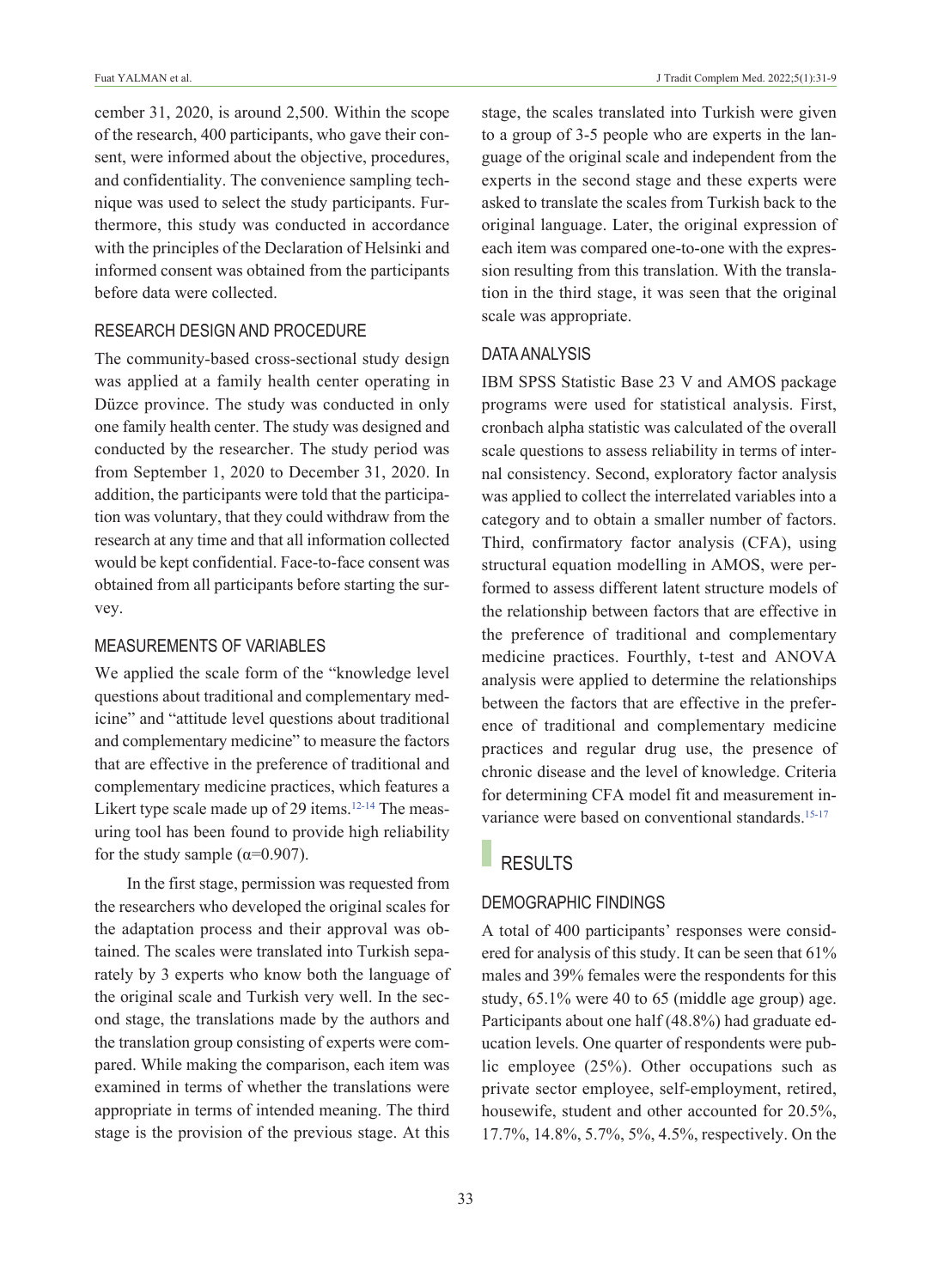other hand, more than half of the individuals participating in the study (54.4%) stated that they used regular medication, had a chronic disease (51.5%), and had an intermediate level of knowledge about traditional and complementary medicine treatment methods.

#### ExpLANATORY fACTOR ANALYSIS fINDINGS

Explanatory factor analysis was performed on the data that constitute the attitudes of the participants towards the factors that are effective in the preference of traditional and complementary medicine practices. The analysis performed in this direction are given below [\(Table 1\)](#page-3-0).

<span id="page-3-0"></span>Kaiser-Meyer-Olkin (KMO) value of the data and Bartlett test result are found to be acceptable for factor analysis (KMO value 0.939. Bartlett test result p<0.001). On the other hand, factor nomenclature was made by considering the contents of the items, factor loadings and their names in the literature.

| TABLE 1: Explanatory factor analysis results. |                                                                                                         |                                                        |                    |            |  |  |  |
|-----------------------------------------------|---------------------------------------------------------------------------------------------------------|--------------------------------------------------------|--------------------|------------|--|--|--|
| Factors                                       | <b>Variables</b>                                                                                        | <b>Factor loads</b>                                    | Variance explained | Self value |  |  |  |
|                                               | item <sub>2</sub>                                                                                       | 0.816                                                  | 39,741             | 10,730     |  |  |  |
|                                               | item1                                                                                                   | 0.794                                                  |                    |            |  |  |  |
|                                               | item <sub>6</sub>                                                                                       | 0.787                                                  |                    |            |  |  |  |
|                                               | item4                                                                                                   | 0.770                                                  |                    |            |  |  |  |
|                                               | item <sub>5</sub>                                                                                       | 0.762                                                  |                    |            |  |  |  |
|                                               | item <sub>8</sub>                                                                                       | 0.726                                                  |                    |            |  |  |  |
|                                               | item3                                                                                                   | 0.717                                                  |                    |            |  |  |  |
| Effectiveness                                 | item9                                                                                                   | 0.699                                                  |                    |            |  |  |  |
|                                               | item7                                                                                                   | 0.685                                                  |                    |            |  |  |  |
|                                               | item25                                                                                                  | 0.601                                                  |                    |            |  |  |  |
|                                               | item10                                                                                                  | 0.587                                                  |                    |            |  |  |  |
|                                               | item24                                                                                                  | 0.581                                                  |                    |            |  |  |  |
|                                               | item28                                                                                                  | 0.558                                                  |                    |            |  |  |  |
|                                               | item11                                                                                                  | 0.529                                                  |                    |            |  |  |  |
|                                               | item20                                                                                                  | 0.489                                                  |                    |            |  |  |  |
|                                               | item23                                                                                                  | 0.707                                                  | 8,353              | 2,255      |  |  |  |
|                                               | item22                                                                                                  | 0.696                                                  |                    |            |  |  |  |
| Accessibility                                 | item19                                                                                                  | 0.686                                                  |                    |            |  |  |  |
|                                               | item18                                                                                                  | 0.657                                                  |                    |            |  |  |  |
|                                               | item26                                                                                                  | 0.507                                                  |                    |            |  |  |  |
|                                               | item15                                                                                                  | 0.662                                                  | 5,342              | 1,442      |  |  |  |
|                                               | item17                                                                                                  | 0.643                                                  |                    |            |  |  |  |
| Having fewer side effects                     | item16                                                                                                  | 0.617                                                  |                    |            |  |  |  |
|                                               | item29                                                                                                  | 0.604                                                  |                    |            |  |  |  |
|                                               | item14                                                                                                  | 0.450                                                  |                    |            |  |  |  |
| Philosophical compatibility                   | item13                                                                                                  | 0.665                                                  | 4,675              | 1,262      |  |  |  |
|                                               | item12                                                                                                  | 0.593                                                  |                    |            |  |  |  |
| Evaluation criteria                           |                                                                                                         | Kaiser-Meyer-Olkin measure of sampling adequacy: 0.939 |                    |            |  |  |  |
|                                               | Approx. Chi-square: 5846,118                                                                            |                                                        |                    |            |  |  |  |
|                                               | Barlett's test of sphericity: 0.000                                                                     |                                                        |                    |            |  |  |  |
|                                               | Extraction method: Principal components<br>Rotation method: Varimax<br>Total explained variance: 58,111 |                                                        |                    |            |  |  |  |
|                                               |                                                                                                         |                                                        |                    |            |  |  |  |
|                                               |                                                                                                         |                                                        |                    |            |  |  |  |

item: It refers to each variable that affects the preference of traditional and complementary medicine practices in the scale form of the research.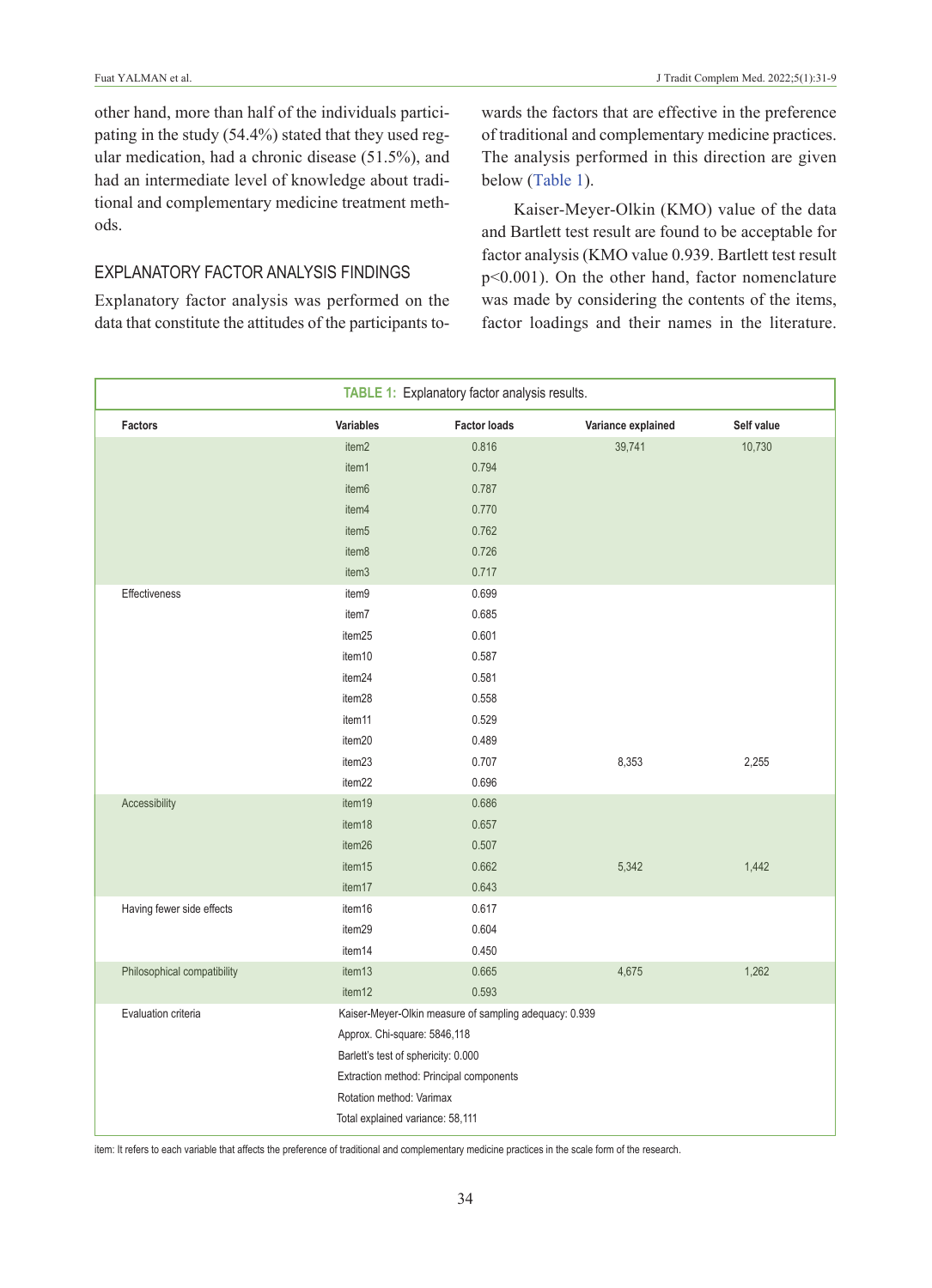| <b>TABLE 2: Descriptive statistics.</b>    |                             |     |        |           |          |  |  |
|--------------------------------------------|-----------------------------|-----|--------|-----------|----------|--|--|
| Constructs                                 | <b>Factors</b>              | n   | Mean   | <b>SD</b> | Variance |  |  |
| Factors effective in prefering traditional | <b>Effectiveness</b>        | 400 | 3.2985 | 0.87574   | 0.767    |  |  |
| and complementary medicine practices       | Accessibility               | 400 | 3.2335 | 0.86071   | 0.741    |  |  |
|                                            | Having fewer side effects   | 400 | 3.6313 | 1.68277   | 2.832    |  |  |
|                                            | Philosophical compatibility | 400 | 3.2985 | 0.87574   | 0.767    |  |  |

SD: Standard deviation.

Then, descriptive statistics related to the obtained variables were examined. Information related to averages, standard deviations, reliability coefficients, number of questions and scale levels used for each variable are presented in [Table 2.](#page-4-0)

When [Table 2](#page-4-0) is examined, it is seen that among the factors that are effective in the preference of traditional and complementary medicine practices, the variable "having less side effects" (Average: 3.6313) has the highest average. The fact that the reliability coefficients are higher than 0.60 shows that the scales used in the study are reliable.

## CONfIRMATORY fACTOR ANALYSIS fINDINGS

The variables in the research model; effectiveness, accessibility, having fewer side effects, philosophical <span id="page-4-0"></span>compatibility and the causal factors between these factors. It is assumed that the relationships can be explained. CFA was performed to test the validity of the scales used, and the structures of all scales were verified. In [Figure 1,](#page-4-1) CFA results and goodness of fit values regarding effectiveness, accessibility, having fewer side effects, philosophical compatibility are given.

By applying CFA to the adjusted measurement model, the extent to which the latent variables can be explained by the observed variables was revealed. In addition, explained variances and reliability of the calculated factors in order to determine the validity and reliability of the measurement model are given in [Table 3.](#page-5-0)

<span id="page-4-1"></span>When [Table 3](#page-5-0) is examined, standardized regression coefficients, t values  $(t>1.96)$ , p values



FIGURE 1: Research model (measurement model). [(X<sup>2</sup>/df: 3,055; goodness of fit index: 0.905; normed fit index: 0.908; comparative fit index: 0.931; root mean square error of approximation: 0.064; incremental fit index: 0.913; Tucker-Lewis Index: 902; root mean square residual: 0.048)].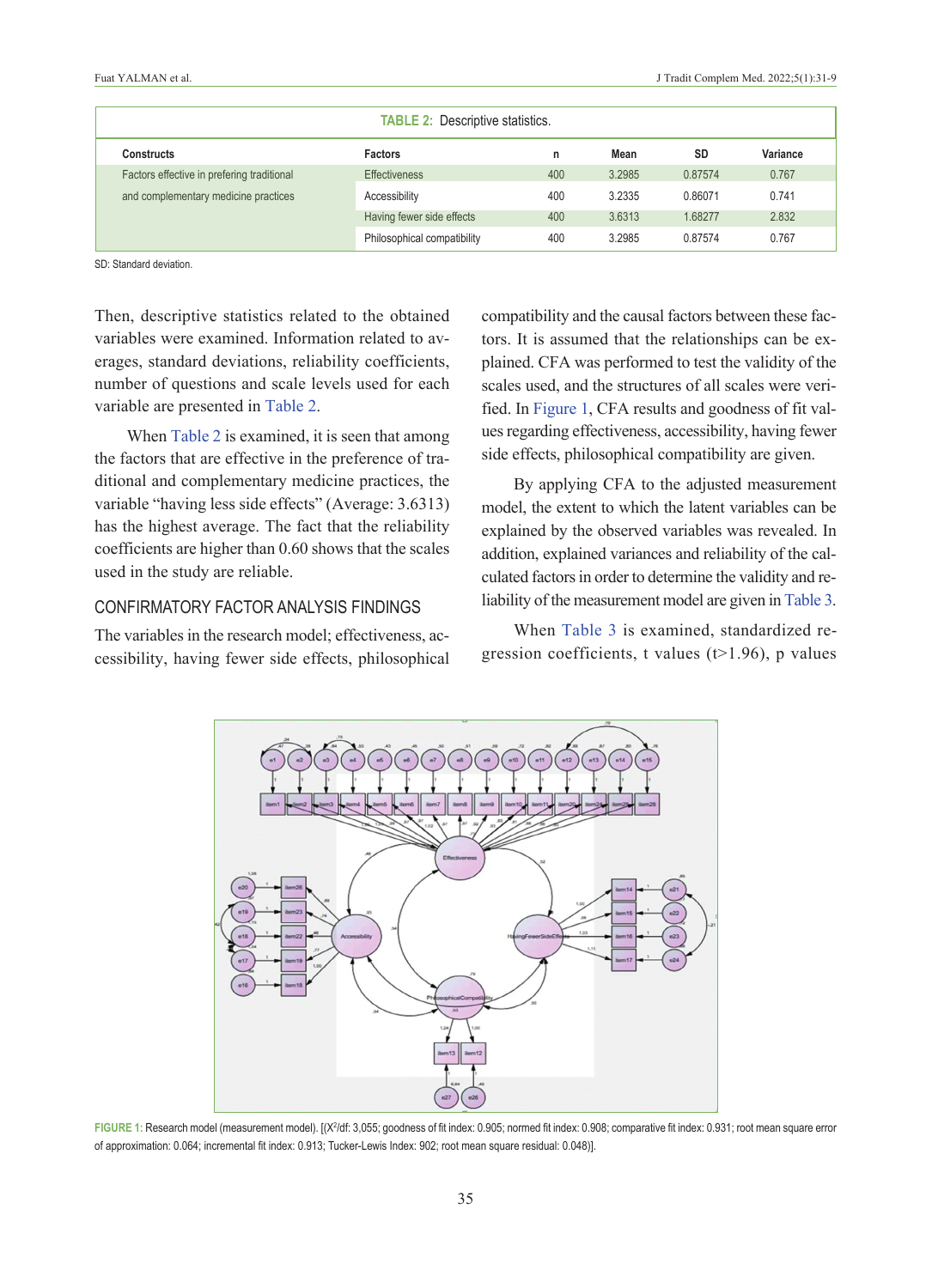| TABLE 3: CFA results regarding the improved measurement model. |                           |                                      |                       |         |         |  |  |
|----------------------------------------------------------------|---------------------------|--------------------------------------|-----------------------|---------|---------|--|--|
| Implicit variables                                             | <b>Observed variables</b> | Standardized regression coefficients | <b>Standard error</b> | t value | p value |  |  |
| Effectiveness                                                  | item1                     | 0.780                                |                       |         |         |  |  |
|                                                                | item2                     | 0.818                                | 0.038                 | 27.195  | $***$   |  |  |
|                                                                | item3                     | 0.721                                | 0.064                 | 15.363  | $***$   |  |  |
|                                                                | item4                     | 0.750                                | 0.060                 | 16.128  | $***$   |  |  |
|                                                                | item <sub>5</sub>         | 0.784                                | 0.057                 | 17.058  | $***$   |  |  |
|                                                                | item6                     | 0.793                                | 0.059                 | 17.285  | $***$   |  |  |
|                                                                | item7                     | 0.758                                | 0.059                 | 16.347  | $***$   |  |  |
|                                                                | item8                     | 0.758                                | 0.059                 | 16.359  | $***$   |  |  |
|                                                                | item9                     | 0.715                                | 0.060                 | 15.233  | ***     |  |  |
|                                                                | item10                    | 0.682                                | 0.064                 | 14.385  | $***$   |  |  |
|                                                                | item11                    | 0.617                                | 0.065                 | 12.807  | ***     |  |  |
|                                                                | item20                    | 0.590                                | 0.066                 | 12.155  | $***$   |  |  |
|                                                                | item24                    | 0.664                                | 0.061                 | 13.957  | $***$   |  |  |
|                                                                | item25                    | 0.635                                | 0.065                 | 13.249  | $***$   |  |  |
|                                                                | item28                    | 0.617                                | 0.063                 | 12.790  | $***$   |  |  |
| Accessibility                                                  | item18                    | 0.769                                | 1.000                 |         |         |  |  |
|                                                                | item19                    | 0.587                                | 0.767                 | 0.077   | 9.970   |  |  |
|                                                                | item22                    | 0.381                                | 0.458                 | 0.071   | 6.474   |  |  |
|                                                                | item23                    | 0.585                                | 0.738                 | 0.074   | 9.945   |  |  |
|                                                                | item26                    | 0.534                                | 0.680                 | 0.074   | 9.159   |  |  |
| Having fewer side effects                                      | item14                    | 0.726                                | 1.000                 |         |         |  |  |
|                                                                | item15                    | 0.688                                | 0.976                 | 0.081   | 12.115  |  |  |
|                                                                | item16                    | 0.719                                | 1.026                 | 0.082   | 12.557  |  |  |
|                                                                | item17                    | 0.760                                | 1.108                 | 0.093   | 11.905  |  |  |
| Philosophical compatibility                                    | item12                    | 0.785                                |                       |         |         |  |  |
|                                                                | item13                    | 0.388                                | 0.206                 | 6.000   | $***$   |  |  |

\*\*\*p<0.01; CFA: Confirmatory factor analysis; item: It refers to each variable that affects the preference of traditional and complementary medicine practices in the scale form of the research.

 $(p<0.01)$  and model goodness of fit indices of the observed variables show that the model is at an acceptable level of fit. In [Table 4,](#page-5-1) fit index values, which are generally accepted in the literature, and the values obtained after the analysis are shown.

The results in [Table 4](#page-5-1) show that the fit indices (x2 /degree of freedom, root mean square error of approximation, normed fit index, comparative fit index, incremental fit index, Tucker-Lewis Index, goodness of fit index, root mean square residual) of the proposed research model, which are generally regarded as important, are at an acceptable level of compliance. The findings obtained with explanatory and confirmatory factor analyzes show that the construct validity of the model is ensured. The construct validity revealed by the explanatory factor analysis was also confirmed by the CFA.

<span id="page-5-1"></span><span id="page-5-0"></span>

| <b>TABLE 4: Measurement model goodness of fit indices.</b> |                    |                          |                               |  |  |  |
|------------------------------------------------------------|--------------------|--------------------------|-------------------------------|--|--|--|
| General model<br>compliance                                | Good<br>compliance | Acceptable<br>compliance | Achieved<br>compliance values |  |  |  |
| $x^2$ /df                                                  | $\leq$ 3           | $\leq 5$                 | 3.055                         |  |  |  |
| <b>RMSEA</b>                                               | ≤0.05              | ≤0.08                    | 0.064                         |  |  |  |
| <b>NFI</b>                                                 | $\geq 0.95$        | $\geq 0.90$              | 0.908                         |  |  |  |
| CFI                                                        | ≥0.97              | ≥0.95                    | 0.931                         |  |  |  |
| <b>IFI</b>                                                 | $\geq 0.95$        | $0.94 - 0.90$            | 0.913                         |  |  |  |
| TLI                                                        | $\geq 0.90$        | $\geq 0.90$              | 0.902                         |  |  |  |
| GFI                                                        | $\geq 0.90$        | $0.89 - 0.85$            | 0.905                         |  |  |  |
| <b>RMR</b>                                                 | < 0.05             | < 0.08                   | 0.048                         |  |  |  |

RMSEA: Root mean square error of approximation; NFI: Normed fit index; CFI: Comparative fit index; IFI: Incremental fit index; TLI: Tucker-Lewis Index; GFI: Goodness of fit index; RMR: Root mean square residual.

## T-TEST AND ANOvA ANALYSIS fINDINGS

In this part of the study, t-test and ANOVA analysis were used to examine the differences between the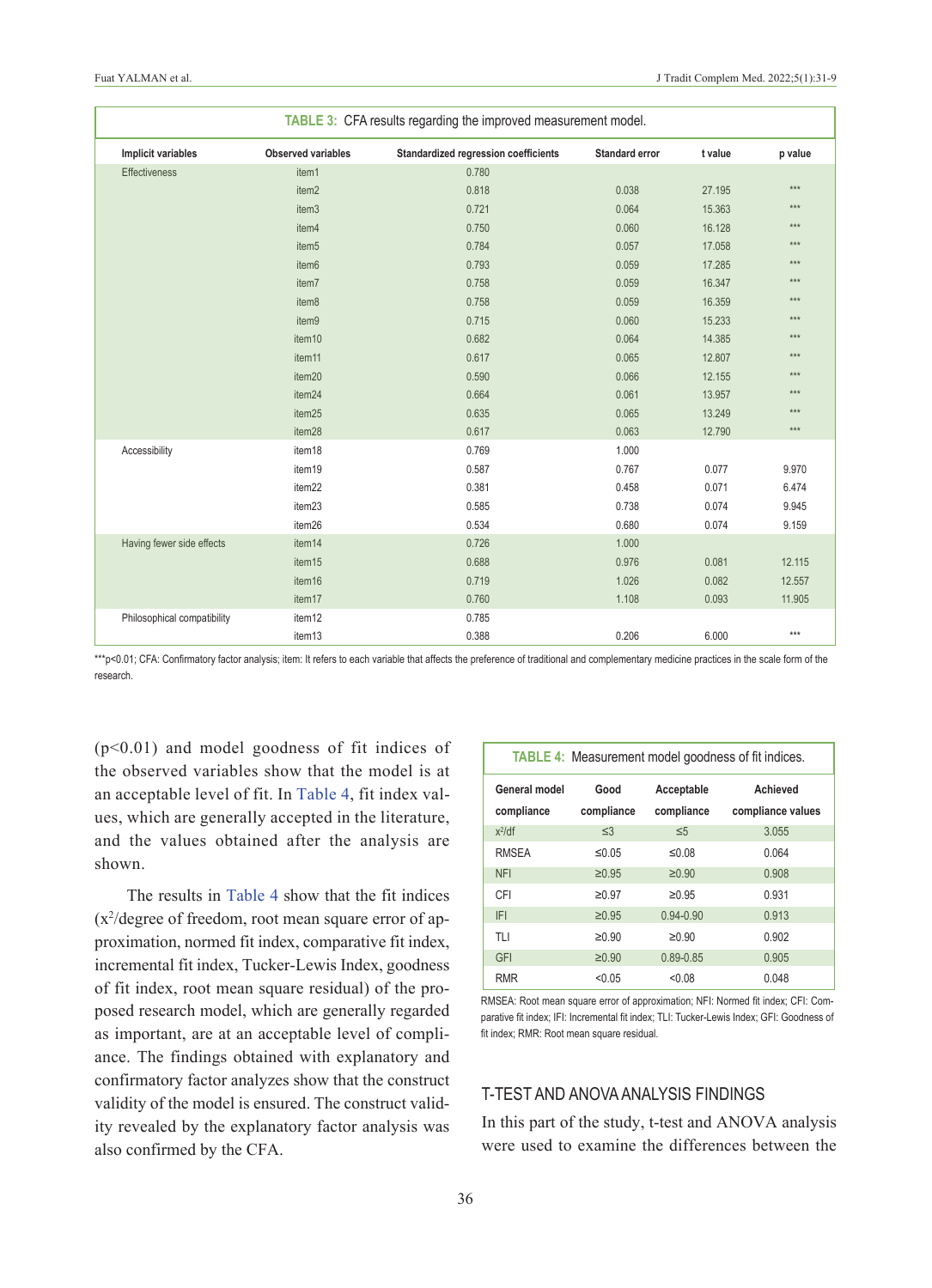| TABLE 5: Factors affecting the preference of traditional and complementary medicine practices and regular drug use,<br>presence of chronic disease and knowledge level t-test and ANOVA analysis results. |                      |          |                       |          |                           |          |                             |         |  |
|-----------------------------------------------------------------------------------------------------------------------------------------------------------------------------------------------------------|----------------------|----------|-----------------------|----------|---------------------------|----------|-----------------------------|---------|--|
|                                                                                                                                                                                                           | <b>Effectiveness</b> |          | Accessibility         |          | Having fewer side effects |          | Philosophical compatibility |         |  |
|                                                                                                                                                                                                           | t-test/ANOVA         | p value  | t-test/ANOVA          | p value  | t-test/ANOVA              | p value  | t-test/ANOVA                | p value |  |
| <b>Variables</b>                                                                                                                                                                                          | (t/F)                |          | (t/F)                 |          | (t/F)                     |          | (t/F)                       |         |  |
| Regular drug use                                                                                                                                                                                          | 2.042a               | $0.042*$ | $-1.028a$             | 0.305    | 2.392a                    | $0.017*$ | 0.576a                      | 0.565   |  |
| Yes                                                                                                                                                                                                       |                      |          |                       |          |                           |          |                             |         |  |
| <b>No</b>                                                                                                                                                                                                 |                      |          |                       |          |                           |          |                             |         |  |
| Existence of chronic disease                                                                                                                                                                              | 2.489a               | $0.014*$ | $-0.404$ <sup>a</sup> | 0.687    | 2.489a                    | $0.013*$ | 0.895                       | 0.371   |  |
| Yes                                                                                                                                                                                                       |                      |          |                       |          |                           |          |                             |         |  |
| No                                                                                                                                                                                                        |                      |          |                       |          |                           |          |                             |         |  |
| Traditional and complementary medicine knowledge level                                                                                                                                                    |                      |          |                       |          |                           |          |                             |         |  |
| Very low                                                                                                                                                                                                  |                      |          |                       |          |                           |          |                             |         |  |
| Low                                                                                                                                                                                                       | 5.472 <sup>b</sup>   | $0.000*$ | 4.031 <sup>b</sup>    | $0.003*$ | 1.523 <sup>b</sup>        | 0.195    | 0.122                       | 0.975   |  |
| Middle                                                                                                                                                                                                    |                      |          |                       |          |                           |          |                             |         |  |
| High                                                                                                                                                                                                      |                      |          |                       |          |                           |          |                             |         |  |
| Very high                                                                                                                                                                                                 |                      |          |                       |          |                           |          |                             |         |  |

<sup>a</sup>Independent sample t-test; <sup>b</sup>ANOVA test; \*The difference between groups is significant at 0.005 level.

factors affecting the preference of traditional and complementary medicine practices and regular drug use, presence of chronic disease and the level of knowledge [\(Table 5\)](#page-6-0).

There was statistically significant differences in effectiveness of traditional and complementary medicine practices score according to regular drug use  $(t=2.042; p<0.05)$ , according to existence of chronic disease ( $t=2.489$ ;  $p<0.05$ ) and according to knowledge level (F=5.472; p<0.05).

Therefore there was a statistically significant differences in accessibility of traditional and complementary medicine practices score according to knowledge level ( $F=4.031$ ;  $p<0.05$ ). However, there was no significant relationship with accessibility of traditional and complementary medicine practices among the regular drug use and among the existence of chronic disease.

Moreover, there was a statistically significant difference in having fewer side effects of traditional and complementary medicine practices score according to regular drug use  $(t=2.392; p<0.05)$  and according to existence of chronic disease (t=2.489; p<0.05). However, there was no significant relationship with having fewer side effects of traditional and complementary medicine practices among the know<span id="page-6-0"></span>ledge level. Furthermore, there was no significant relationship with philosophical compatibility of traditional and complementary medicine practices among the regular drug use, among the existence of chronic disease and among the knowledge level.

# **DISCUSSION**

The factors obtained according to the explanatory and CFA results; it has been described as "effectiveness", "accessibility", "having fewer side effects" and "being philosophically compatible". Among the factors that are effective in the preference of traditional and complementary medicine practices, it was observed that the variable "having fewer side effects" (Mean: 3.6313) has the highest mean. It has been revealed that individuals who are on regular drug use have a more positive perception than those who do not use regular drug, regarding the issues that traditional and complementary medicine practices have a better effect and less side effects.

Furthermore, it has been seen that individuals with chronic diseases have a more positive perception compared to individuals without chronic diseases, regarding the issues that traditional and complementary medicine practices have a better effect and have fewer side effects. In addition, it has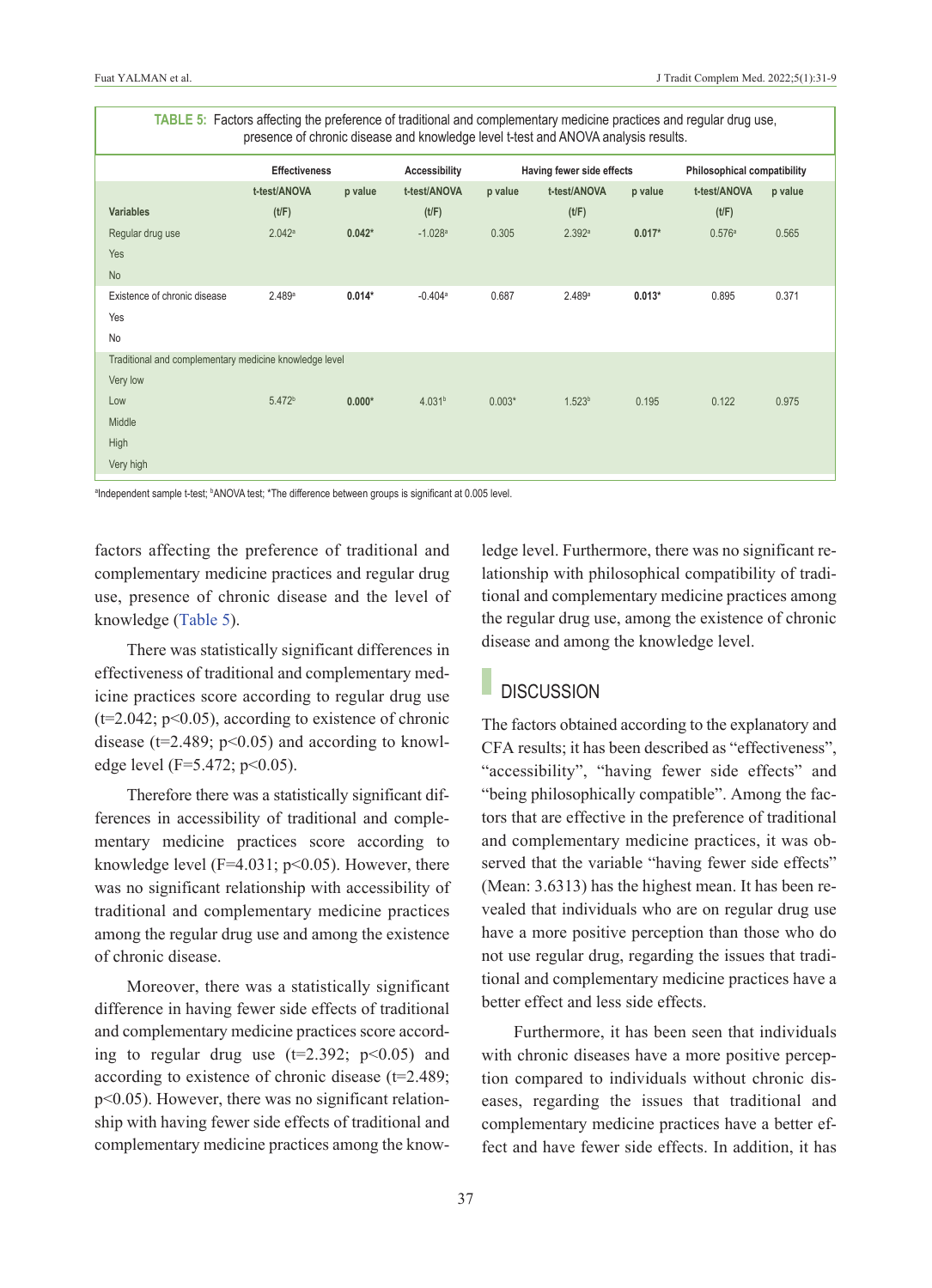been revealed that individuals who have high knowledge level about traditional and complementary medicine practices before have a more positive perception than those who have low knowledge level about traditional and complementary medicine practices.

According to the results of the CFA, it showed that the standardized regression coefficients, t values  $(\geq 1.96)$ , p values ( $p \leq 0.01$ ) and model goodness of fit indexes related to the observed variables were at the acceptable fit level of the model. Moreover, significant differences were found between regular drug use, having a chronic disease, and the level of traditional and complementary medicine knowledge with the reasons for preference of traditional and complementary medicine practices.

In parallel with the results of our research, it has been reported that traditional and complementary medicine treatments are used more widely, especially in those with cancer and other chronic diseases, and their use rate exceeds  $80\%$  in similar studies.<sup>18,19</sup>

Although there are not many results regarding the level of knowledge covering both the general population and any method, the rate of knowing traditional and alternative methods among adults in Saudi Arabia is 88.8%, individuals over 60 years of age living in rural areas in İzmir are 69.7% and in a similar study conducted in Kayseri, it was stated that the rate of hearing any of the traditional/alternative medicine methods was 98.4% 9,20,21

In recent years, there are studies showing that these methods are applied in the form of complementary medicine applications in many developed countries, and the usage rates are 42% in the United States, 49% in France, 70% in Canada, and 80% in Japan and Germany[.22,23](#page-8-0)

In the study conducted by Altınbaş and İster, a significant relationship was found between the rate of using traditional and complementary treatment and the level of knowledge.<sup>24</sup>

Similar to the results of our study, in the studies conducted by Sağkal et al. and Kocabaş et al., the average score of satisfaction with traditional and complementary medicine treatments of people with chronic diseases participating in the study was found to be statistically significant compared to those without chronic diseases.<sup>21,25</sup>

# **CONCLUSION**

It has been observed that individuals who regularly use drugs, have any chronic diseases and have a high level of knowledge about traditional and complementary medicine practices have a more positive attitude towards traditional and complementary medicine treatments.

Furthermore, it has been seen that individuals with chronic diseases have a more positive perception compared to individuals without chronic diseases, regarding the issues that traditional and complementary medicine practices have a better effect and have fewer side effects. In addition, it has been revealed that individuals who have high knowledge level about traditional and complementary medicine practices before have a more positive perception than those who have low knowledge level about traditional and complementary medicine practices.

#### *Source of Finance*

*During this study, no financial or spiritual support was received neither from any pharmaceutical company that has a direct connection with the research subject, nor from a company that provides or produces medical instruments and materials which may negatively affect the evaluation process of this study.* 

#### *Conflict of Interest*

*No conflicts of interest between the authors and / or family members of the scientific and medical committee members or members of the potential conflicts of interest, counseling, expertise, working conditions, share holding and similar situations in any firm.* 

#### *Authorship Contributions*

*Idea/Concept: Fuat Yalman, Tekin Sancar; Design: Fuat Yalman, Tekin Sancar; Control/Supervision: Fuat Yalman; Data Collection and/or Processing: Fuat Yalman; Analysis and/or Interpretation: Fuat Yalman, Tekin Sancar; Literature Review: Tekin Sancar; Writing the Article: Fuat Yalman, Tekin Sancar; Critical Review: Tekin Sancar; References and Fundings: Fuat Yalman; Materials: Fuat Yalman.*